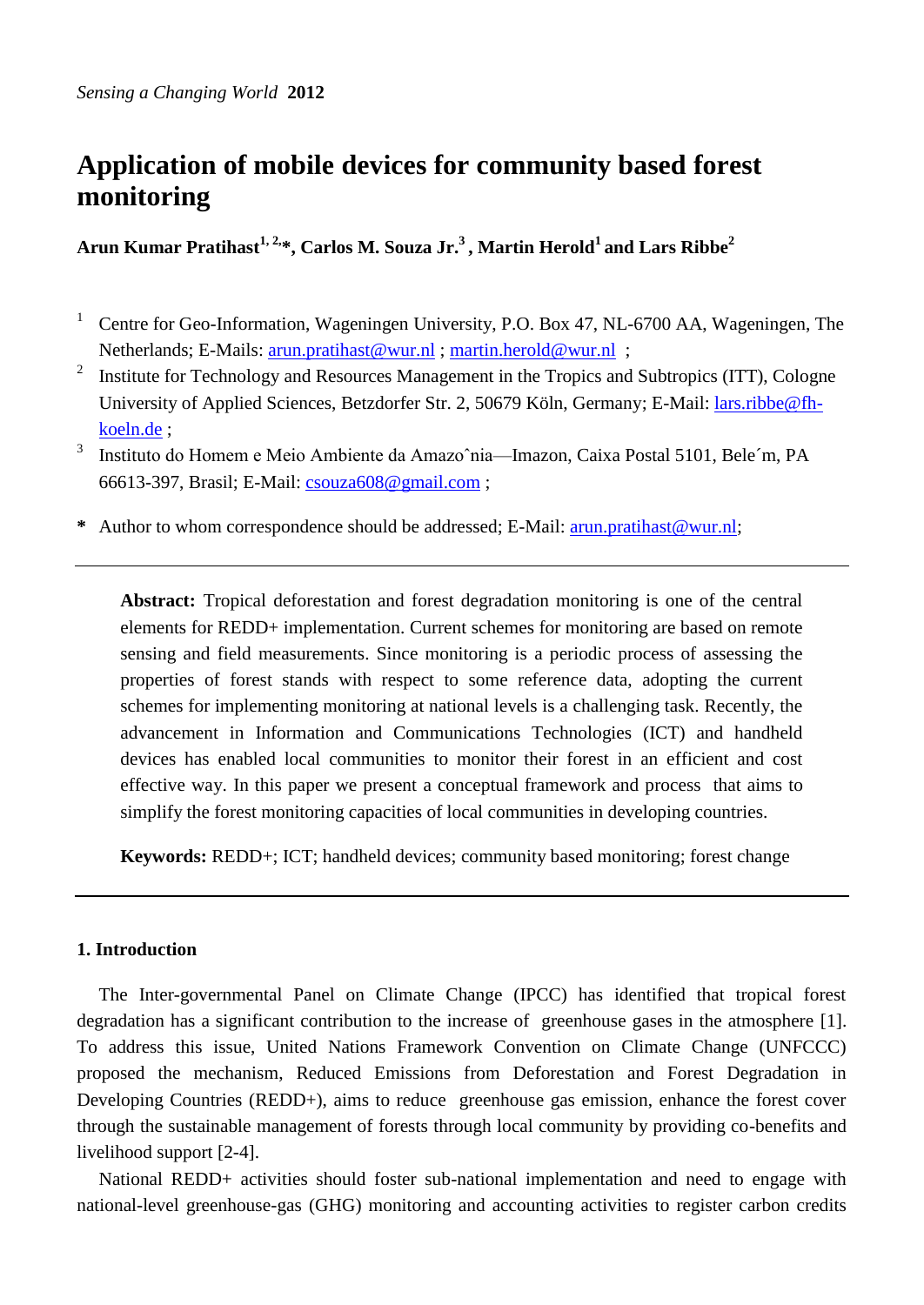and ensure contribution and verification to countrywide reduction targets. This activity requires reliable, up-to-date and credible national framework of measuring, reporting and verifying (MRV) forest carbon and its change stocks. MRV framework also supports policy-makers to involve local community groups and societies to carry out forest monitoring, in particular, if there is any prospect of payment and credits for environmental services.

A variety of practical experiences from developing countries, e.g. Nepal, Tanzania, Cameroon, India and Mexico have demonstrated that local communities can play an essential role in forest monitoring and management program [\[3,](#page-4-2) [5\]](#page-5-0). Moreover, if communities are involved in measuring the above-ground biomass carbon pool (which can be used in calculating the carbon stock changes) in the forests they manage, they may establish 'ownership' of any carbon savings, strengthen their stake in the REDD reward system and greatly increase transparency in the sub-/intra-national governance of REDD finances.

Handheld devices such as smart phones and personal digital assistant (PDA) devices may play an important role in the measurement and estimation of forest-related carbon emission at the community level mainly for two reasons. Firstly, it supports mobility supporting community participants to immediately record the measurement in the systems. Secondly, the implementation of the scheme becomes cost-effective and sustainable because of the cost of these devices. Simple measurements collected with handheld PDA and Global Positioning System (GPS) units, like tree density, diameter at breast height (DBH) and in particular forest changes and human activities affecting forest carbon are among the variables that can be rather efficiently monitored by communities [\[6\]](#page-5-1). Thus, while remote sensing techniques are the main tools used at the national level to detect deforestation, local level community data can be an important input to analysis of deforestation and degradation events. Community based monitoring (CBM) can help to complement remote sensing estimates and to signal new changes (even before the remote sensing data have been analysed). Important information provided by CBM could be location, time, area and type of the change events in the ground.

CBM can play a useful role when it comes to locally-driven change activities and causes of small scale forest degradation, for example, by subsidence fuel wood collection, charcoal extraction and grazing in the forest. The impacts of these activities are rarely captured accurately in national databases or from remote sensing [\[7\]](#page-5-2). In these cases, data acquired by communities is often essential, and can include reporting on incidence of change events, as well as ground measurements on carbon stock changes for tracking and reporting on local REDD+ implementation activities. There are many examples showing that communities can carry out such monitoring activities [\[3,](#page-4-2) [8,](#page-5-3) [9\]](#page-5-4). However, the success of these programs depends on socio-cultural aspects as well as the technical capabilities of the members of the community where it is to be implemented.

This paper proposes a conceptual framework and process that would allow local community to collect forest monitoring data independently and effectively. The data can be used for ground verification, forest carbon estimation and also for reducing the uncertainties of national forest inventories. It thus promotes the reliability of national MRV program. The paper is structured as follows: Section II describes the service platform architecture of community based monitoring. Section III presents the prototype implementation results and finally, Section IV gives concluding remarks.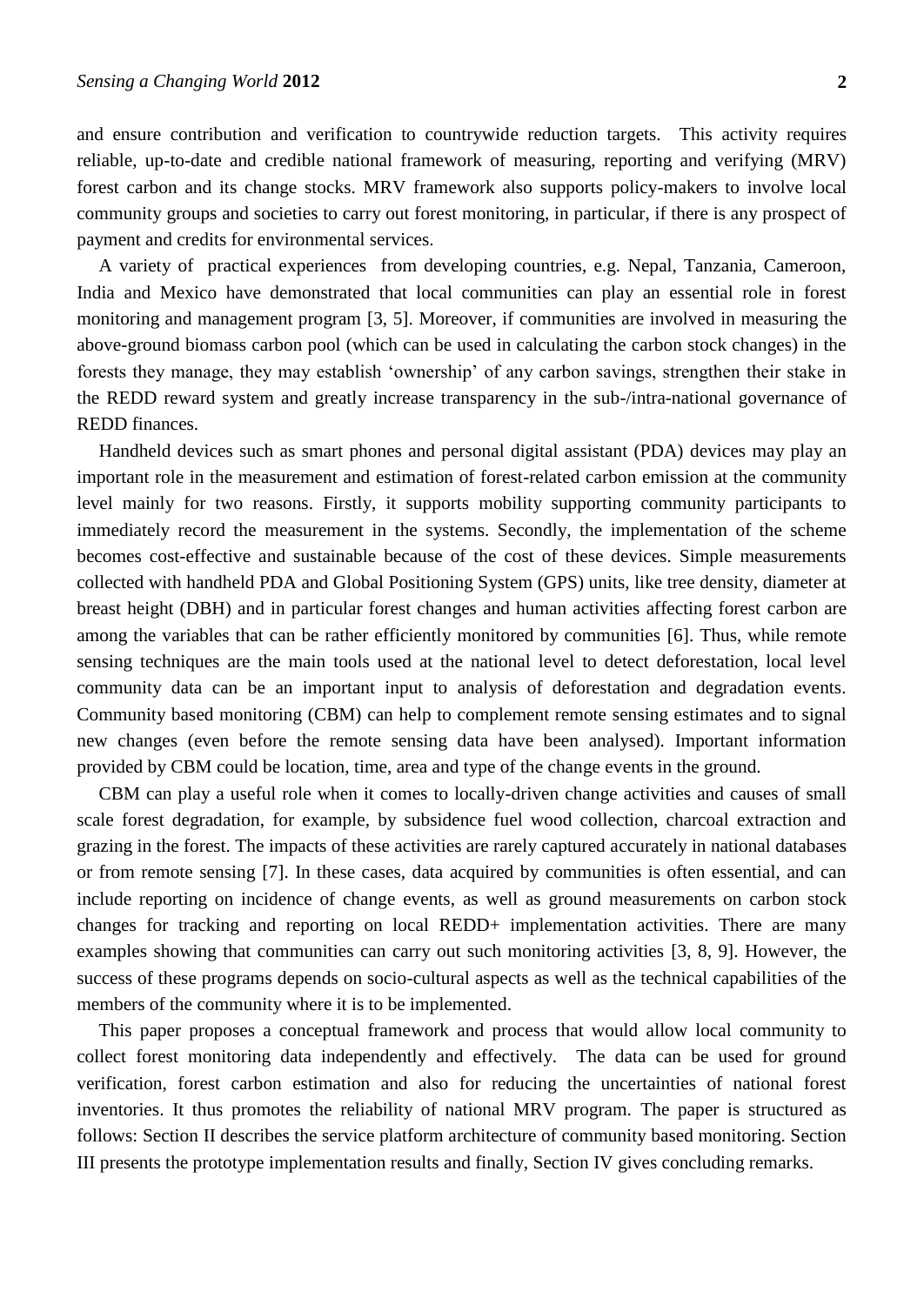### **2. Service Platform Architecture**

Collecting and transmitting vital forest change signal is central part of the community based monitoring. The proposed system provides a complete end-to-end platform for local community to gather and deployed these measurements effectively. The general overview of functional architecture of the system is mentioned in Figure 2. The core elements of the system are: Data collection, data transmission, database management system, information processing and analysis and visualization. Further explanation is given as follows:



**Figure 1: Service Platform Architecture for community based monitoring**

Data collection component enables local community to acquire the data. Data is acquired through systematically designed form based on the monitoring activities and requirements of national REDD+ programmes. These forms contains optional input constraints, flow depending on previous answers, icon based user-friendly graphics and local language support. The form is deployed on handheld devices such as smart phone, tablet PC, personal digital assistants (PDA) devices with integration of GPS and camera. The details of the form and corresponding attributes are summarized in Table1:

| Form type               | <b>Attribute</b>       |
|-------------------------|------------------------|
|                         | Geo-Location           |
|                         | Date-Time              |
| Forest inventory form   | <b>DBH</b>             |
|                         | Height                 |
|                         | <b>Species</b>         |
|                         | Photo                  |
|                         | Geo-Location           |
|                         | Date-Time              |
| Signaling forest change | <b>Change Activity</b> |

|  |  | <b>Table 1: Forest monitoring form and attributes</b> |  |  |  |
|--|--|-------------------------------------------------------|--|--|--|
|--|--|-------------------------------------------------------|--|--|--|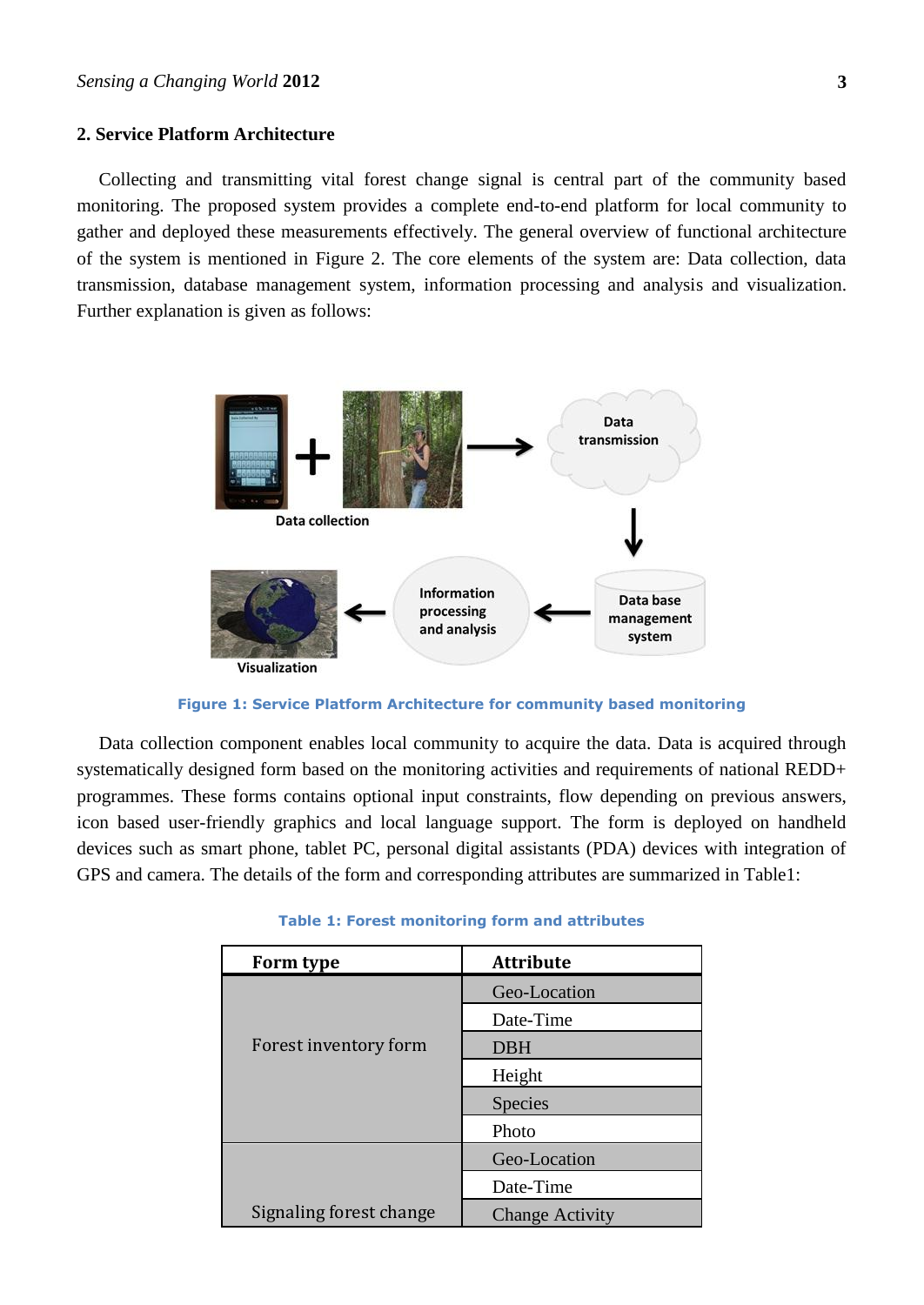|                                     | Photo graphs           |  |  |
|-------------------------------------|------------------------|--|--|
|                                     | Descriptions           |  |  |
| Training data for remote<br>sensing | Geo-Location           |  |  |
|                                     | Date-Time              |  |  |
|                                     | Forest type            |  |  |
|                                     | <b>Change Activity</b> |  |  |
|                                     | Descriptions           |  |  |

- *Forest inventory form:* This form contains measurement of forest inventory data such as Geo-location, Date-time, DBH, height, tree species and photographs.
- *Activity monitoring form:* This form allows the user on capturing forest activities such as small scale degradation, deforestation and reforestation. The form facilitates the user to store the location, photographs and description of the activity.
- *Training data for remote sensing:* This forms permits the user on capturing Geo-location, Date-time, Forest type, change activity, photographs and description

Handheld devices store the data asynchronously and transfer to the data servers over GPRS, Wi-Fi, or USB when connectivity permits. A suitable database management system is designed for the proper storage of acquired data. The local data, upon meeting all the national requirements, can be integrated into the national database. The aggregated data will be processed, analysed and feed into estimations on emissions and removals at the national level. The results can be reported (using the IPCC GPG) to an international body for carbon crediting and will be visualized though the Google Earth Engine [\[10\]](#page-5-5), Google fusion tables and map forms.

#### **3. Prototype Implementation**

We implemented this architecture for a prototype in [Horapark, Ede, The Netherlands.](http://maps.google.com/maps?hl=en&bav=on.2,or.r_gc.r_pw.r_qf.,cf.osb&biw=1600&bih=799&q=horapark+ede,+wageningen&um=1&ie=UTF-8&hq=&hnear=0x47c7ad2255676df3:0x98cf8976b399468f,Horapark,+Ede,+The+Netherlands&ei=gZI-T7ufM4mG-wan7t3hBQ&sa=X&oi=geocode_result&ct=title&resnum=1&ved=0CB4Q8gEwAA) The suggested monitoring systems have adapted an intermittent communication. Therefore system is designed to work both online and offline. Users do not always access to an Internet connection. They can transmit there data in a local data base. Consequently, availability of internet permits to submit monitored information to remote server. That is why it is essential for monitoring applications to have a local and remote database. We used Open Data Kit (ODK) software for mobile side and Java 2 Enterprise Edition (J2EE) for java netbeans, PostgreSQL and QuantumGIS for server side. Typical screenshots of monitored location in Google earth and data attributes are presented in Figures 2 and 3.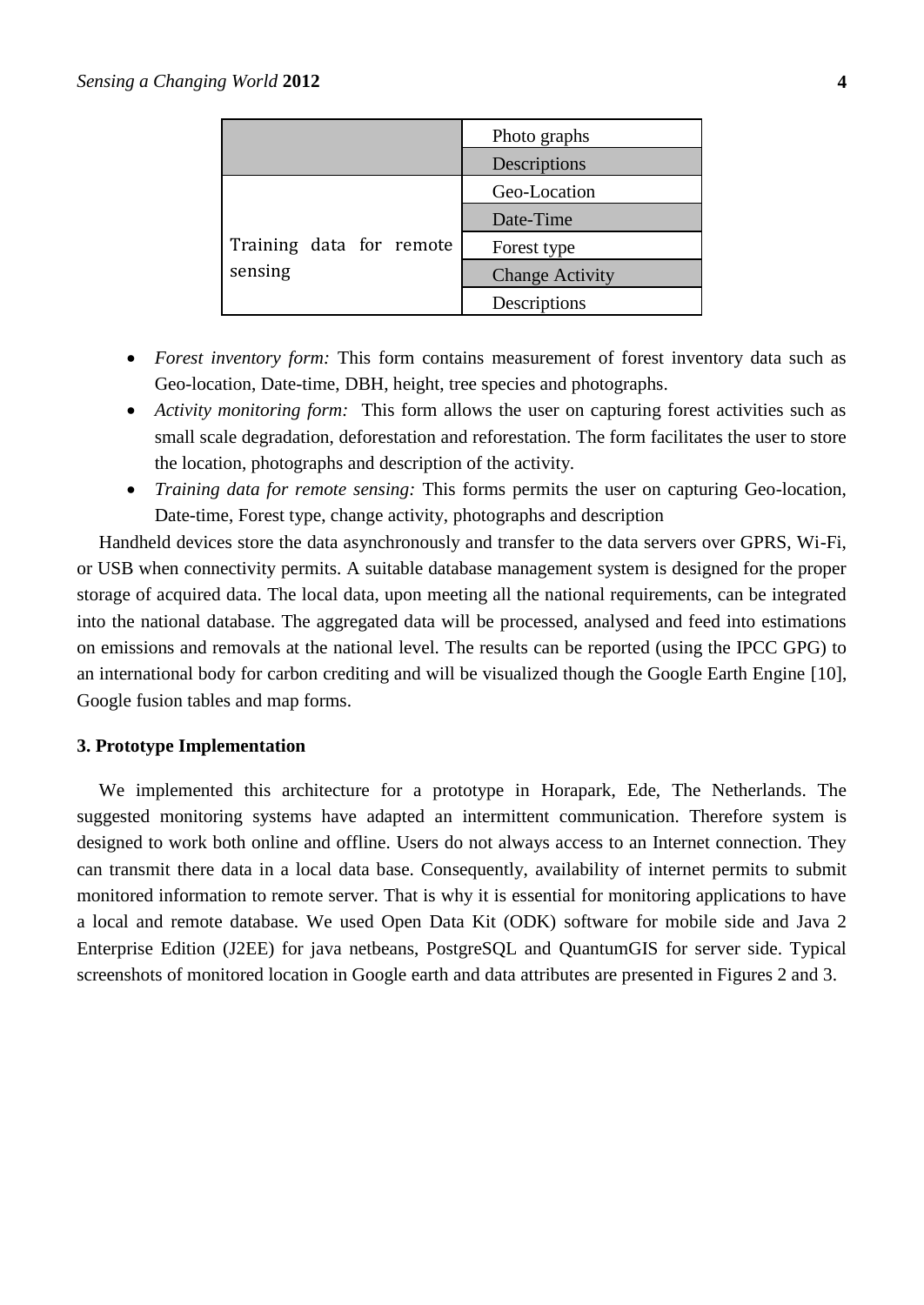

**Figure 2: Monitored tree location**

| Data Collected By | <b>Observation Date</b>         | Tree_Location<br>Latitude | Tree_Location_<br>Longitude | <b>Tree_Location</b><br><b>Altitude</b> | <b>Tree Location</b><br>Accuracy | Tree_Age Photograj |  |
|-------------------|---------------------------------|---------------------------|-----------------------------|-----------------------------------------|----------------------------------|--------------------|--|
| Arun              | Mon Feb 13 00:00:00 UTC<br>2012 | 52.02122927               | 5.67370355                  | 57.0                                    | 32.0                             | 0.                 |  |
| Arun              | Mon Feb 13 00:00:00 UTC<br>2012 | 52.02136874               | 5.67385912                  | 65.0                                    | 4.0                              | 0                  |  |
| Arun              | Mon Feb 13 00:00:00 UTC<br>2012 | 52.02149749               | 5.67433655                  | 69.0                                    | 6.0                              | o                  |  |

**Figure 3: Monitored data attributes**

#### **4. Conclusions/Outlook**

In this paper, we have presented application framework of handheld devices for community based monitoring to support national MRV requirements. This is a very promising field with exponentially increasing number of sensors and opportunities in the marketplace that has the potential to significantly change forest monitoring system and make it more efficient. Furthermore, it links the community to national MRV in the prospect of data demand, data supply, quality assurance, data management and report.

## **References and Notes**

- <span id="page-4-0"></span>1. Solomon, S., et al., *IPCC, 2007: Climate change 2007: The physical science basis. Contribution of Working Group I to the fourth assessment report of the Intergovernmental Panel on Climate Change*, 2007, New York: Cambridge University Press.
- <span id="page-4-1"></span>2. UNFCCC, *Methodological guidance for activities relating to reducing emissions from deforestation and forest degradation and the role of conservation, sustainable management of forests and enhancement of forest carbon stocks in developing country, 4/CP.15* Bonn, Germany, 2010.
- <span id="page-4-2"></span>3. Danielsen, F.D.F., et al., *At the heart of REDD+: a role for local people in monitoring forests?* Conservation Letters, 2011. **4**(2): p. 158-167.
- 4. UNFCCC, *Methodological guidance for activities relating to reducing emissions from deforestation and forest degradation and the role of conservation, sustainable management of*